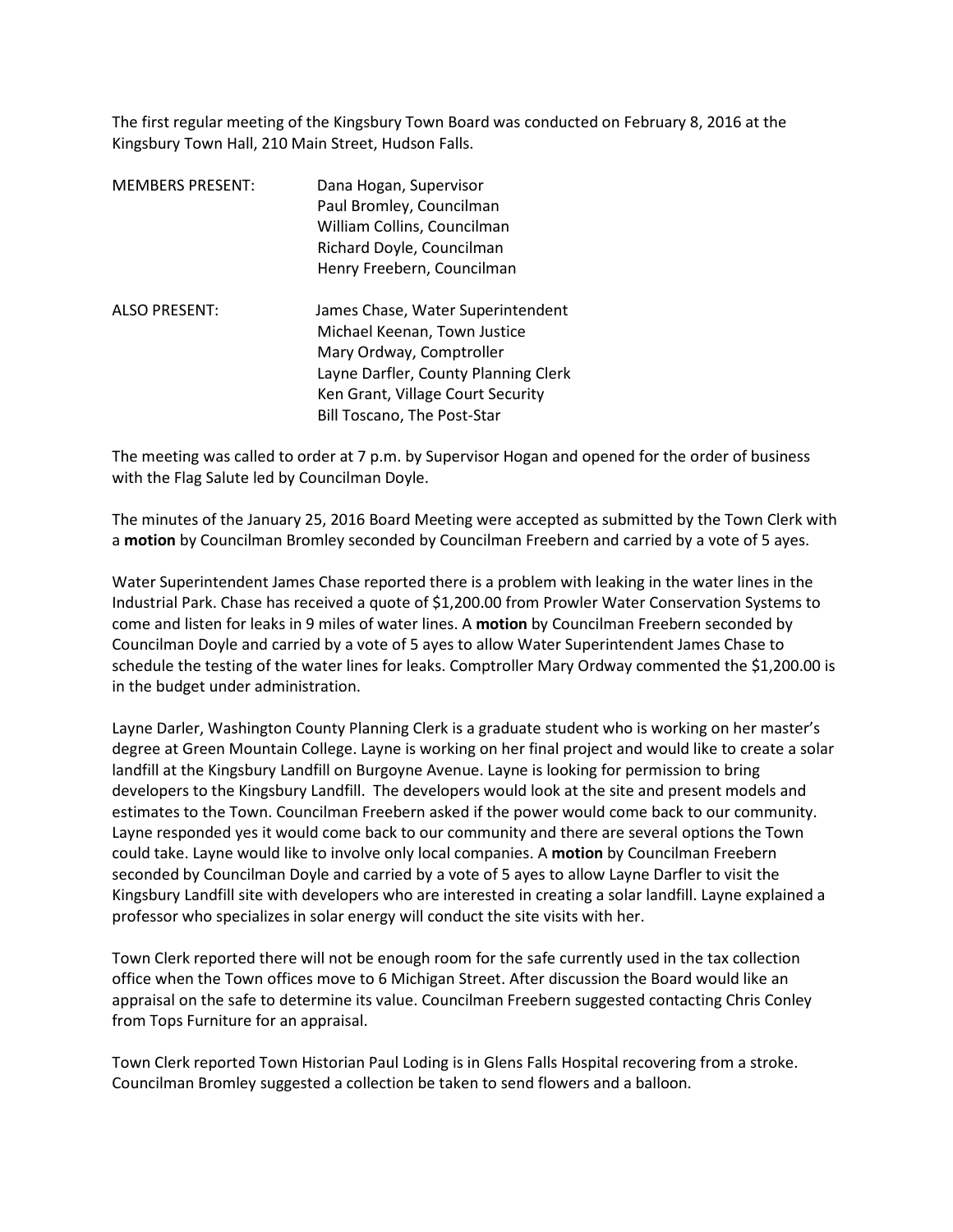A **motion** by Councilman Freebern seconded by Councilman Doyle and carried by 5 ayes accepting the following Budget Transfers for Year Ending 12-31-2015:

| FROM: | TOWN CLERK P.S.              | 1.1410.1 | 60.00    |
|-------|------------------------------|----------|----------|
|       | CENTRAL COMM. CONTR.         | 1.1650.4 | 1,955.00 |
| TO:   | TOWN CLERK CONTR.            | 1.1410.4 | 60.00    |
|       | <b>CENTRAL PRINTING/MAIL</b> | 1.1670.4 | 1,205.00 |
|       | <b>STREET LIGHTING</b>       | 1.5182.4 | 750.00   |
|       |                              |          |          |
|       | FROM: TRANSMISSION/DIST.     | 7.8340.4 | 3,100.00 |
| TO:   | SOURCE OF SUPPLY             | 7.8320.4 | 3,100.00 |

A **motion** by Councilman Bromley seconded by Councilman Freebern and carried by a vote of 5 ayes for the following Budget Amendment for 2016:

| INCREASE REVENUES:                  | 30,000 |
|-------------------------------------|--------|
| STATE AID - COURT FACILITIES 1.3021 |        |

| INCREASE APPROPRIATIONS: |          |        |
|--------------------------|----------|--------|
| BUILDINGS P.S.           | 1.1620.1 | 28,800 |
| <b>BUILDINGS CONTR</b>   | 1.1620.4 | 1.200  |

JCAP AWARD REC'D 1-29-16 FOR COURT HOUSE CONSTRUCTION

Comptroller Mary Ordway asked how the Kinney Plaza would be classified for water billing. Councilman Freebern responded the meters are residential meters, they were installed that way, and therefore they are not listed as commercial. Councilman Doyle responded the Kinney Plaza is commercial but their annual usage is less than 40,000 gallons, which would classify them as residential.

Councilman Bromley reported on the progress of the new Town Hall at 6 Michigan Street. The insulation was complete today, the drywall, with the exception of the stairway going to the basement on the court side, is complete, and on the Town Hall side the drywall will be complete next week. The plan is to paint the ceilings, apply primer to the walls, put the floor down and trim the windows. The doors will not be hung until after the floors have been installed. The communications and fiber-optics are installed and the fire alarms will be installed when the drywall is complete. Bromley reported that at this time the total cost for the Town Hall and Court Room is about \$280,000.00 with the cost of the Court at approximately \$225,000.00. Bromley commented sometime in March the Town Hall will be complete.

Justice Michael Keenan reported there is a meeting scheduled on February 26, 2016 with Matt Shivers of the Unified Court System. Judge Keenan, Town Court Clerk Laura Barody, Village Court Clerk Lisa Ringer, Village Justice Matthew Mabb and the Potsdam Court Clerk will attend the meeting. The Potsdam Court Clerk has been involved in the process of court consolidation and will be available for some guidance. The purpose of the meeting is to inform all those involved what will be necessary to properly complete the court consolidation.

The Board discussed the upcoming move to the new Town Hall. The move will most likely occur on a weekend and Town business will not be interrupted. The Judge's Bench will require more time than a weekend. Judge Keenan stated Court could continue without a bench between March 10 – 23, which